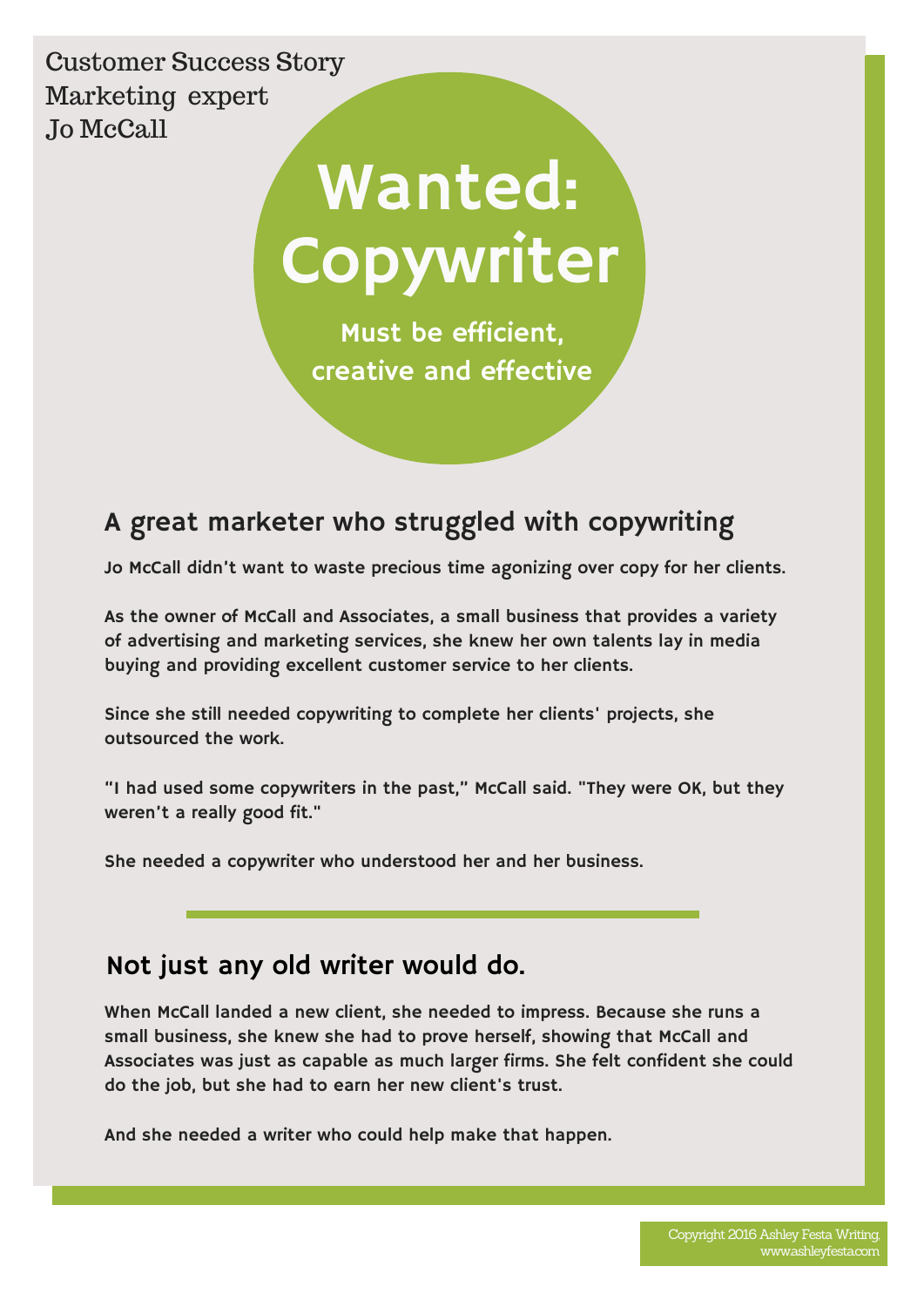So she created a wish list of qualities she wanted in the writer she hired.

Creativity, of course, was a must. She couldn't give her clients tired, uninspiring copy and expect great marketing results. She needed a writer who could provide clean, original, energetic copy.

She also needed a self-starter. She didn't have time to spare for handholding a writer through each step of the process. After she explained the project requirements, she wanted the writer to run with it.

McCall had no time to slog through endless rounds of edits, either. She needed a writer who could do the job right the first time.

It was a tall order.

So McCall turned to a trusted business friend for a referral, hoping she could find a creative, professional and talented writer who didn't need micromanaging.

Next thing she knew, she was on the phone with me.



Jo McCall, small business owner

You were great to work with. You did everything in a timely manner and that meant a lot. The product was great, too.



- Jo McCall

#### There was just one problem.

At first, McCall was concerned that I don't work on-site. But that worry was put to rest when she realized my efficiency and the quality of my work.

"I knew you had to be good, coming from my friend's recommendation," McCall told me.

So we got started immediately. She had no time to waste.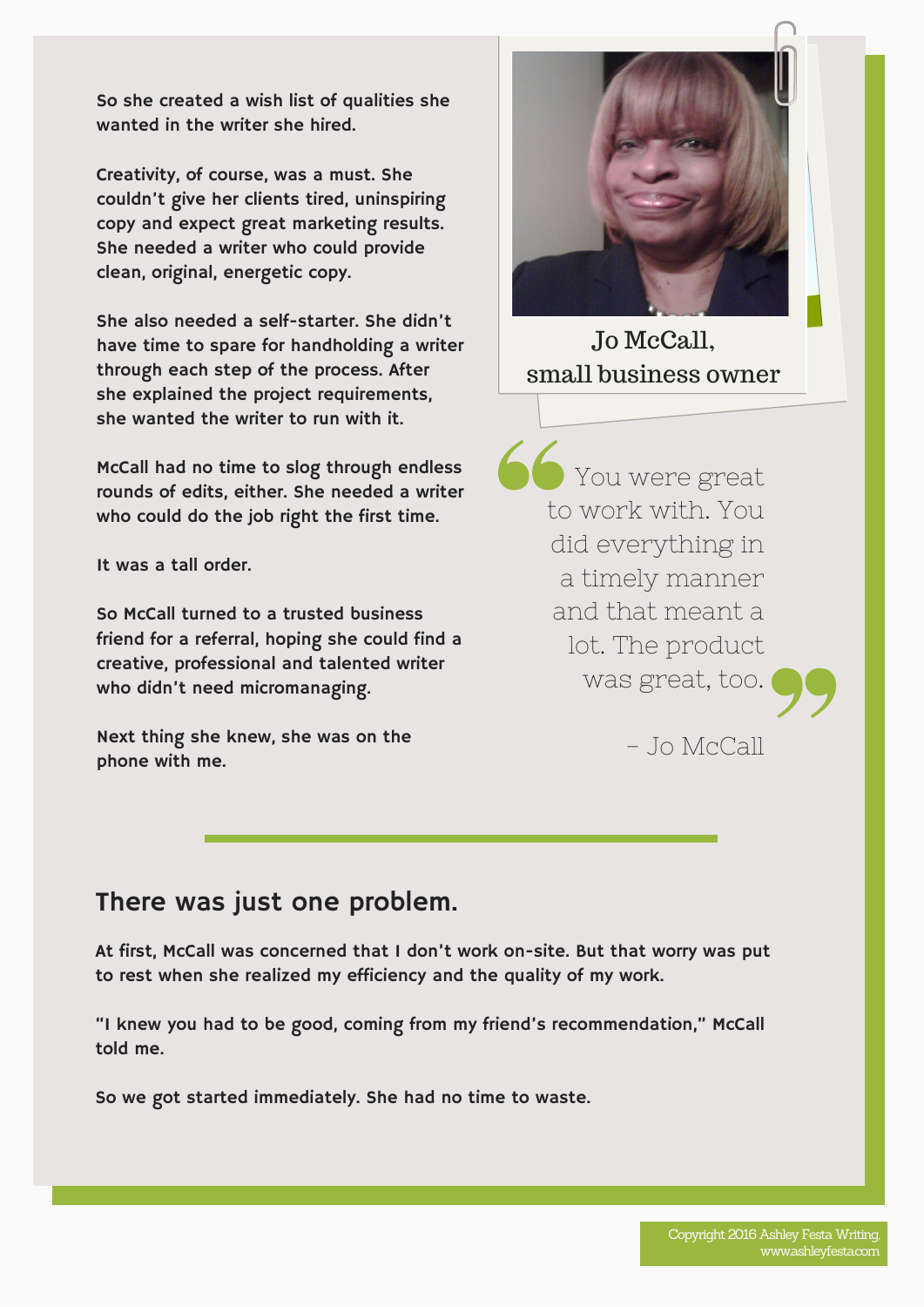# The race to beat a looming deadline

McCall's first two projects required a speedy turnaround. Her client wanted to promote a major event, and the date was fast approaching. They needed advertisements for three different publications and a 30-second radio commercial in just a matter of days.

She couldn't afford to let her client down. She was counting on me to deliver.

Because of my professional background at newspapers and magazines, I never crumble under deadline pressure. Facing a sticky situation is tough on my clients, so I help lighten their burden by offering quick, efficient professionalism and high-end copywriting.

Thankfully, McCall had hired the right writer. We reviewed the project details, and I got to work. McCall submitted the ads to her client with time to spare.

Her client was so pleased with the results that soon McCall found herself on deadline again.



Ashley Festa, copywriter

**Conservation** your creativity – I didn't have to worry about any of that. You were very professional.

 $-$  Io McCall

## The value of a writer who "gets" you

McCall's client was back with a new project, asking for five print ads, three web ads, three 30-second radio commercials, a billboard and a online advertorial – all due in just a few of weeks. The client's fiscal year was coming to an end, and they needed a great marketing push before the funds dried up.

With so much to do in so little time, McCall felt her client's desperation. She needed quality copywriting – in a hurry.